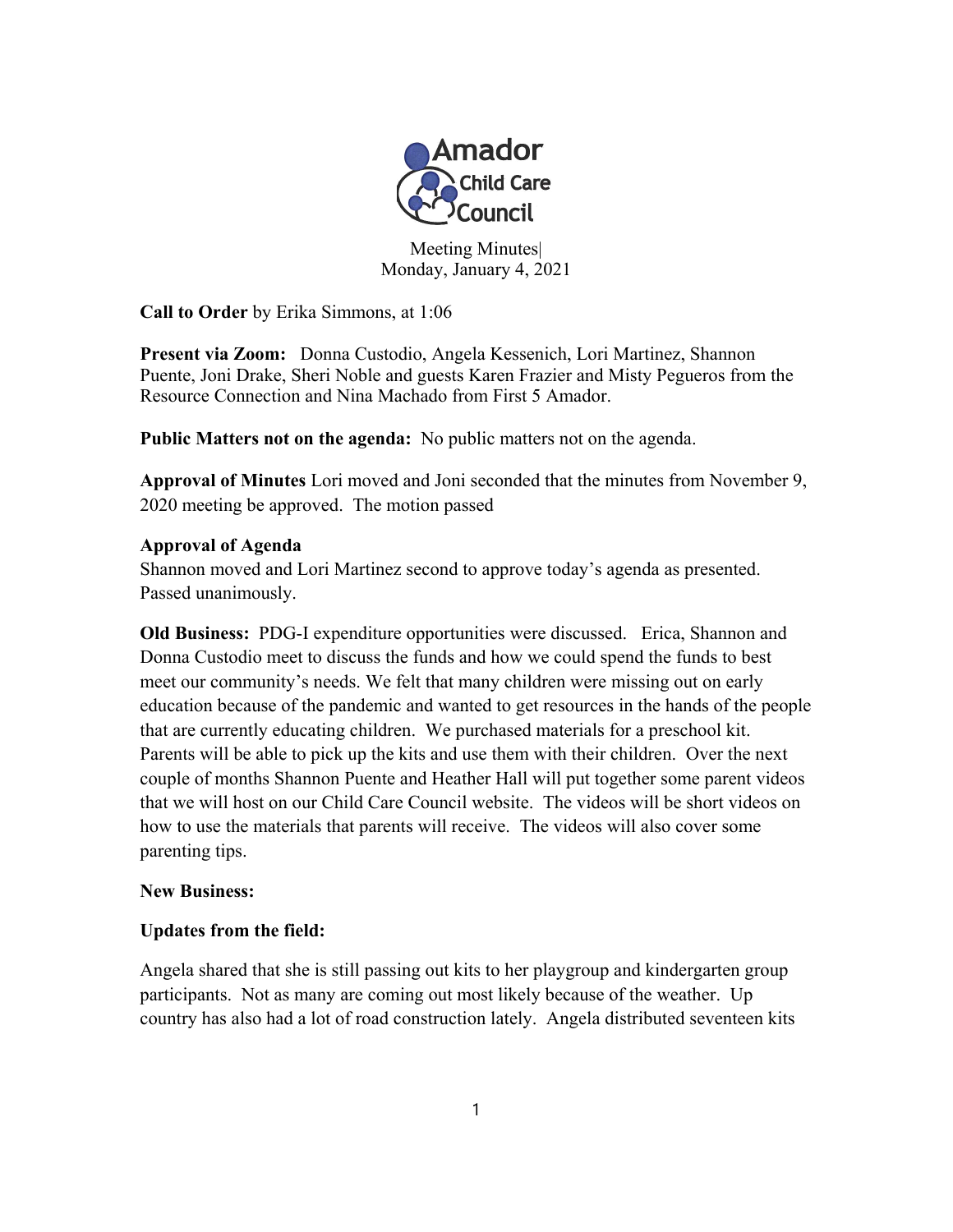this week.

TRC – There has been some personnel changes at TRC – Karen Frazier is the new R&R Supervisor, Misty Pegueros is the Quality Assurance Coordinator, and Sheri Noble is the new Director.

They have secured a new office location in Mokelumne Hill. The large 3,000 foot office space will be used for their Lending Library, workshops, office space, playgroups and a community space as well.

They are offering a couple of workshops in January Family Childcare at It's Best on the 12<sup>th</sup> 14<sup>th</sup> and Strengthening Families on the 19<sup>th</sup>.

They also received a grant and they will be offering some book club opportunities for providers. The first book will be "Being Child Centered" by Murphy. Meetings will be via zoom.

The Council still has not received any interest in The Workforce Pathways Grant Application (WPGA) Please get the word out for anyone interested in early education

For a summary from last month of what the WPGA is:

The focus of the WPGA will be on the early learning workforce that is perusing credit bearing courses. Various stipends will be available to all state subsidized programs. Each candidate needs to have a professional development advisor. Donna Custodio is a professional development advisor and will be able to help candidates. The QIP will be used for the early learning workforce for other stipends such as trainings and non-credit bearing classes.

Quality for Kids –

December 1<sup>st</sup> First 5 had a curbside pick-up for FFN providers. They are also offering first aid kits to providers if they participate in a first aide class. FFN providers can also participate in any professional development that First 5 or CPIN offers.

Shannon is offering twice monthly support meetings for providers. She is offering a raffle prize as an incentive to participants

If anyone wants to participate in the Quality for Kids Incentive Program they need to fill out a new application.

**Adjournment**: The meeting be adjourned at 1:49pm. The next meeting will be on